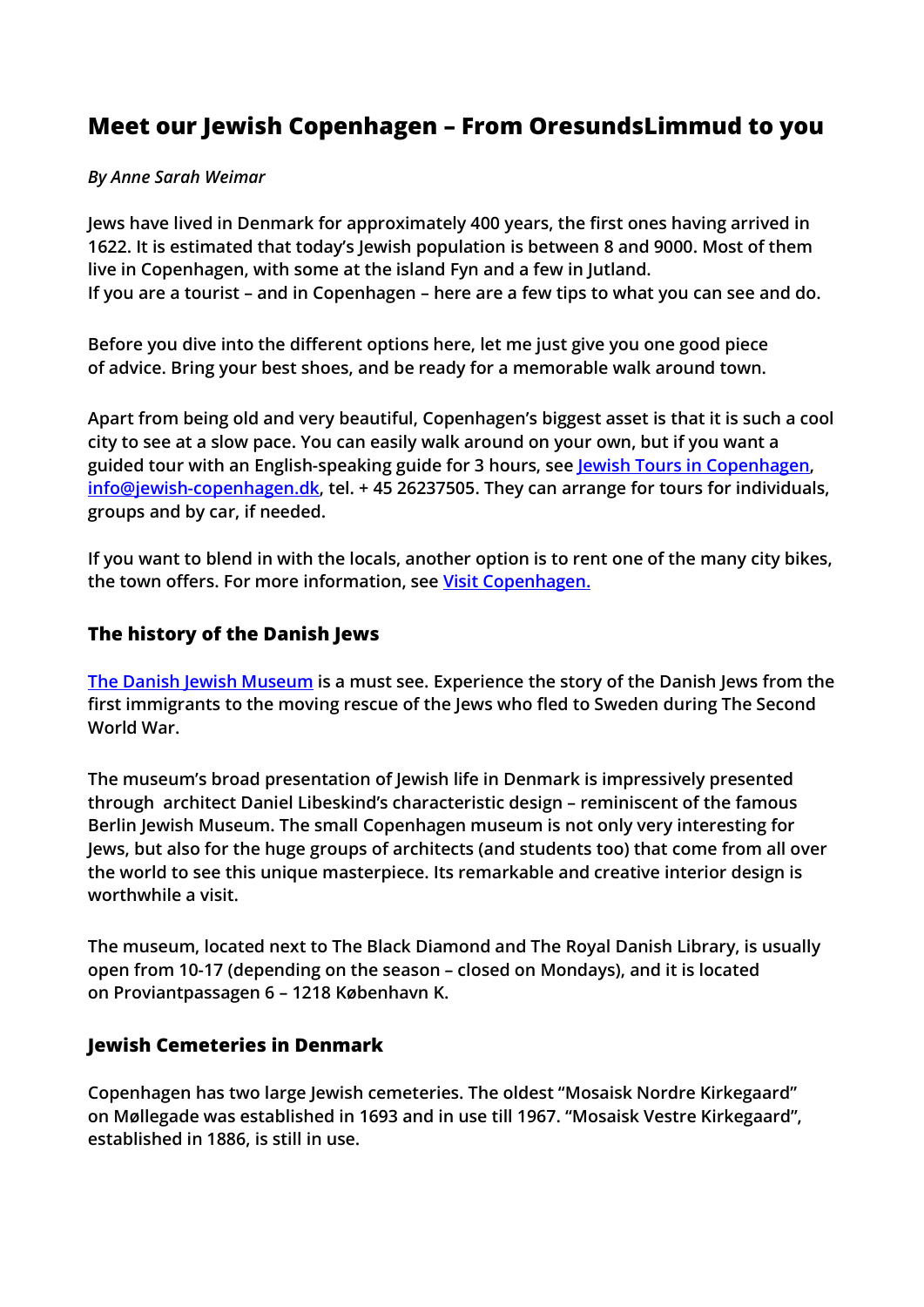Ten provincial towns have smaller Jewish cemeteries. The oldest two are located in Fredericia and in Nakskov, and are both presumed to have been established around 1700.

Other cemeteries are located in Faaborg, established in 1795, Randers in 1807, Aalborg in 1810, Assens in 1824, and Odense in 1824. Later cemeteries were established in Aarhus, Slagelse, and Horsens.

#### Visit the oldest cemetery in Møllegade

On the Jewish Northern Cemetery in Møllegade about 5,500 Jews from the 1600s, 1700s and 1800s lie. Rabbis, manufacturers, merchants, wholesalers, artists, scholarship founders, teachers and spouses final resting place represents a window to lives and fates that took place a long time ago in Copenhagen.

The cemetery is open to visitors from April 1st till September 30th all days (expect Friday and Saturday) from 10 AM – 6 PM.

Jewish Northern Cemetery is closed on Jewish holidays and from October 1st till March 31st.

The entrance is at the corner of Møllegade and Guldbergsgade, Copenhagen N.

## Synagogues – open for guests

Denmark has three Jewish congregations.

## The Jewish Community in Denmark

The biggest one is the Jewish Community in Denmark, an orthodox congregation, with its synagogue in Krystalgade. The Synagogue was built in 1833, in an "oriental" style and seats approximately 900 people. (Usually men and women are separated - men on the ground floor, woman in the gallery).

For information and visits please contact the Rabbis office: + 45 33 17 00 50 from 10AM – 1 PM Monday to Thursday or send an e-mail to sst@mosaiske.dk

If you would like to spend Sabbath with a Danish Jewish family – feel free to contact the community's "Sabbath Hospitality Group". Please contact mt@mosaiske.dk at least two weeks prior to your arrival.

## Shir Hatzafon – Progressive Jewish Community

Shir Hatzafon, meaning "The Song of the North," welcomes guests from abroad at services and for Shabbat evenings.

On Saturday morning the Shabbat service begins at 10 AM and lasts around two hours. The hallmark of religious services at Shir Hatzafon is the large amount of music and song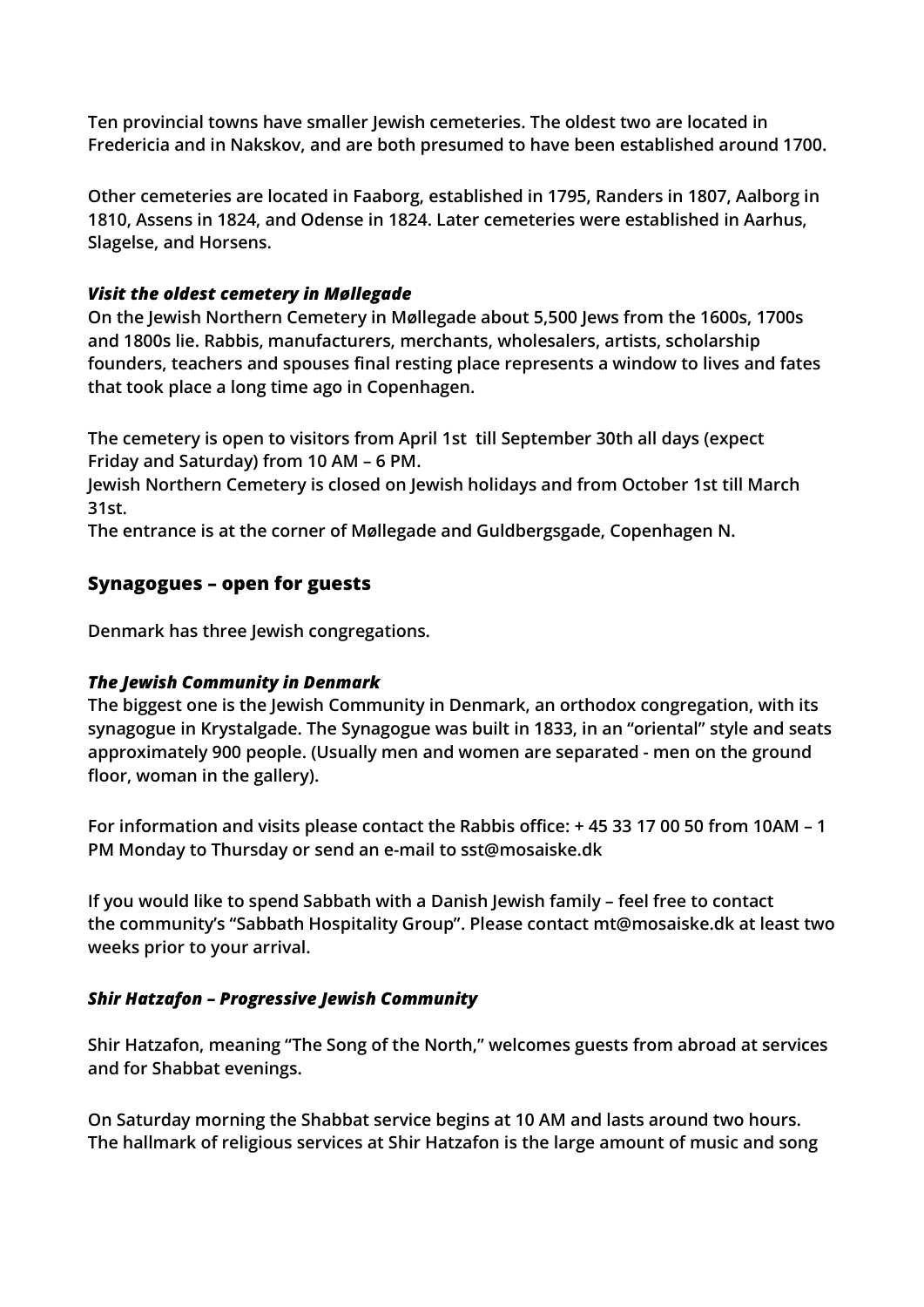that is built into the service, in addition to the active participation of members of the congregation during the service.

Shir Hatzafons worship takes place in three languages – Hebrew, English and Danish. After the service there is a communal kiddush and vegetarian / milchik potluck lunch.

Shir Hatzafon is an egalitarian synagogue. Women and men sit together during services. Women and men also take an equal part in all worship service actions, which is led by a rabbi and accompanied by a chazzanit.

If you want to visit Shir Hatzafon, located in the eastern part of Copenhagen, send an email to progressiv@mail.dk and you will be welcomed and assisted.

## Chabad Denmark – Orthodox Jewish Community

The Chabad House in Copenhagen is open for visitors on Shabbat and on holidays. The Danish Chassidic Community is located on Ole Suhrs gade 10, Copenhagen K.

Summer mincha and candle lighting is at 7.45 PM followed by a meal at about 9. On Saturdays, after the Shabbat service (Shul) lunch is served at about 12.30 – 1 PM.

Men and woman are separated during the service. If you want to join Chabad on Shabbat or on a holiday, contact the community via. e-mail.

## Hebrew letters in Copenhagen – and the story of a king

The Round Tower (Rundetårn) in Købmagergade and Holmens Kirke (the church opposite The Danish Parliament, Christiansborg) both have four distinctive Hebrew letters (JHWH– tetragrammaton for The Lord) on their buildings.

King Christian IX (1577 -1648) is interesting in the context of the earliest Jewish immigrants. He was in need of money and invited Portuguese Jews to live and dressas they liked in Denmark. Later, more Jews followed from Germany and Eastern Europe.

## Eating kosher while in Copenhagen

It is not easy to buy Kosher food in Denmark. Compared to Israeli and US prices, it is not cheap either. But do not despair – here are a few tips that might work for you.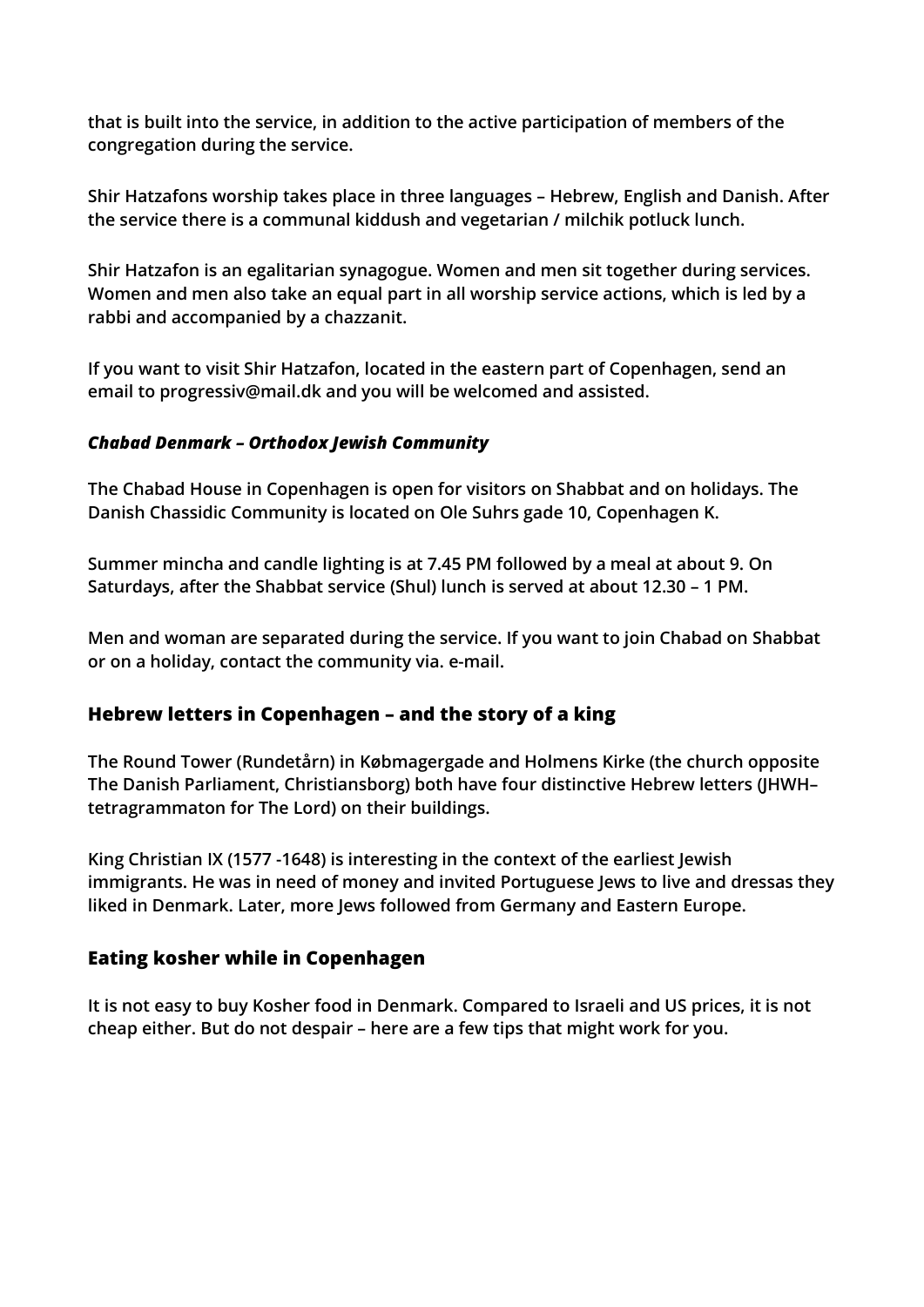#### Gil's Deli

Meat, wine, Matzos, toothpaste, salted cucumbers, Israeli salads etc. – are all available in Copenhagen Kosher – the only (sadly) kosher shop left in town (we used to have more Kosher stores) – small and delicious anyway.

The shop is located at Lyngbyvej, 87, Copenhagen Ø (the far end of Østerbro). Take bus 184 from Nørreport Station.

Open: Tuesday – Wednesday 9AM – 5.30 PM, Thursday 10 AM- 7.30, Friday 9 AM – 1 PM.

## The Bagel Co

Copenhagens best bagels are in fact kosher (fabricated in a kosher bakery in Germany), although they are prepared in their stores that serve non-kosher products too.

We love their bagels, however, so we have chosen to include them on our list. If you are roaming around in the center of Copenhagen, Illum is a cool place to try one The Bagel Co's many variations.

#### A list of other options – in local supermarkets

Some products have a hechsher – a rabbinical product certification (a small "u" or "k" in a circle)

- Smoked salmon, any cold smoked (if its sliced, look for cold smoked)
- Smoked salmon, Norlax
- Any Salmon, not cooked
- Canned salmon.
- $\bullet$  Tuna fish John west (can be bought in Føtex)
- Cereals: Havrefras, All Bran, Rice crispies, Oat meal (in Danish havregryn=. Kellogs cornflakes.
- Pita Bread (Super Brugsen), Jacobs' Pita
- Bread: Schulstad ryebread (in Danish rugbrød)
- Wasa crackers (Rågi)
- All fruits and vegetables
- Heinz ketchup
- Hellmans Mayonnaise, (available in Irma, Brugsen, Føtex, sometimes in Netto)
- Sunflour (solsikke) oil from Netto
- Odense Plain Marcipan, Anton Berg Marcipan
- Any milk, Philadelphia cream cheese. Yogurt (as long as it does not have E120)
- Vinegar derived from kosher wine or grapes (e.g. from H.J. Heinz Company, Royal Wine Company).

Otherwise – Look for non-kosher ingredients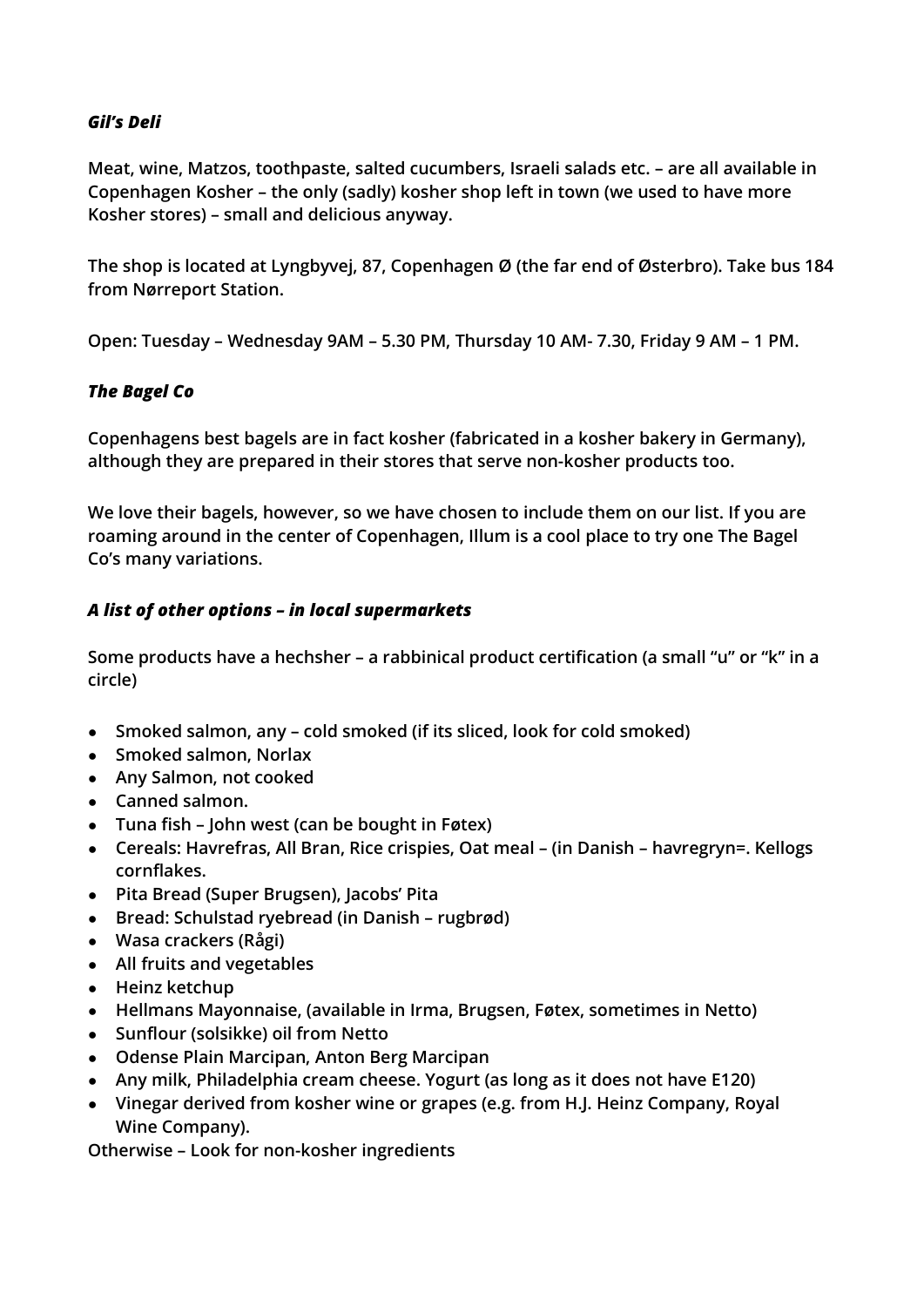In general, products containing ingredients derived from one or more of the following groups are not kosher:

- Animal fats and fatty acids, marine / fish oils
- Gelatin, glycerides (glycerol), stearic acid
- Rennet, casein (osteløbe)
- Tartaric acid, vinegar
- Grape juice, manufactured from non-kosher winemaker

The following E-numbers are not kosher

- E120 Carmines only not kosher dye
- E334 tartaric
- E422 glycerol
- E445 glycerol esters
- E570 fatty acids

For more details see the (in Danish) list of kosher products in Denmark.

## Places to eat

Copenhagen is famous for it's many restaurants and cool food markets. Apart from a long list on eg. Trip Advisor, here are a few vegan and one kosher option:

The Organic Boho – Prinsessegade 23 at Christianshavn, Copenhagen K

Souls – 2 locations. Melchiors Plads 3, Copenhagen Ø + Nørre Farigmagsgade 63, Copenhagen Ø (close to Nørreport Station).

Urten (Inner City), Larsbjørnsstræde 18, st. Copenhagen K

MADENITALY (Close to Nyhavn), Holbergsgade 22, Copenhagen K

SimpleRaw, (Inner City) Gråbrødre Torv 3, Copenhagen K

42Raw (Inner City), Pilestræde 32, Copenhagen K and Waterfront Shopping, Tuborg Havnevej 4 – 8, Hellerup

Plant Power Food (Nørrebro), Fælledvej 15, Copenhagen N

Café Kaf (Nørrebro – vegan and vegetarian), Birkegade 21, Copenhagen N

Chabad - restaurant Taim, Ole Suhrs Gade 10, Copenhagen K (Sunday to Thursday 17:00 – 20.30)